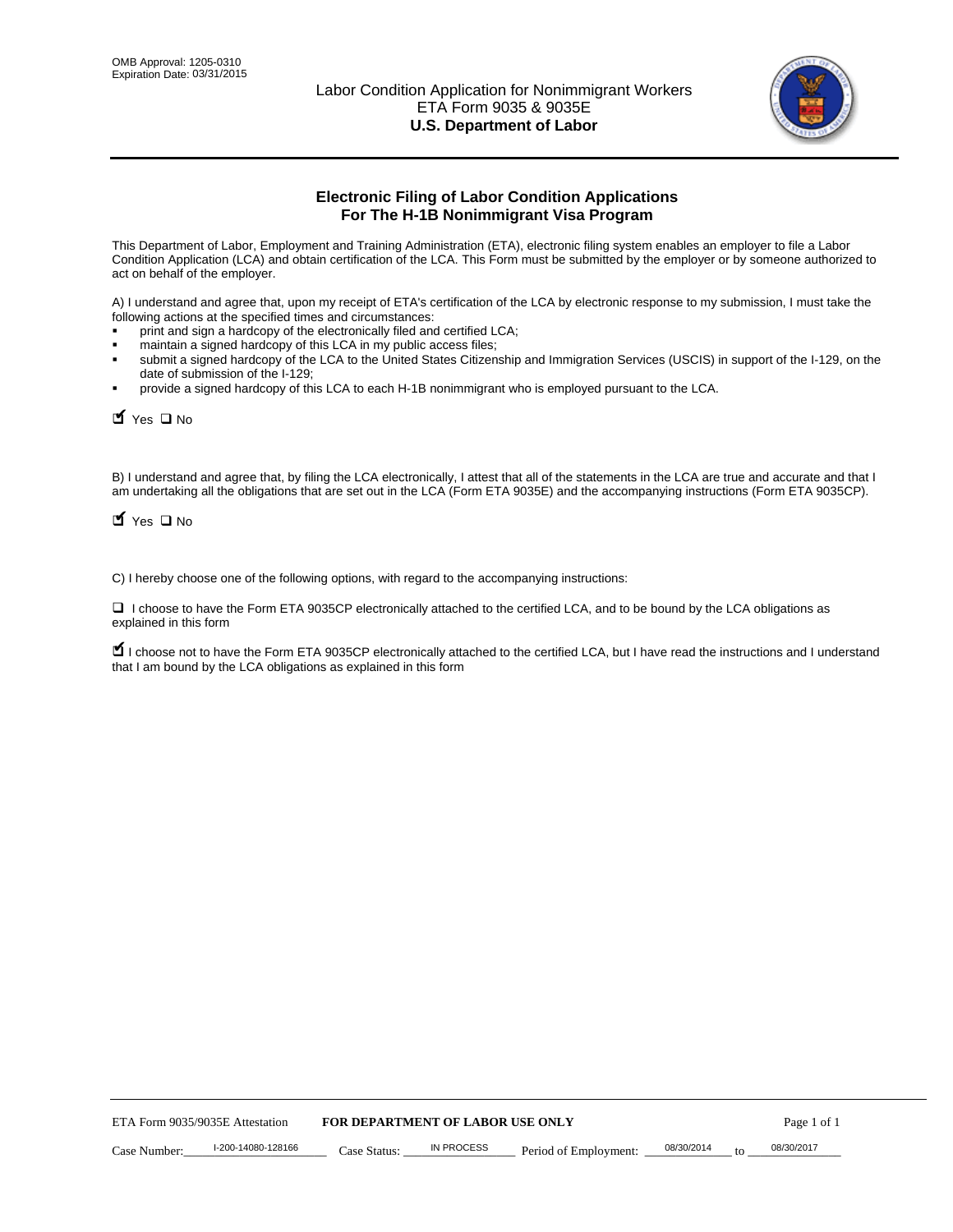# Labor Condition Application for Nonimmigrant Workers ETA Form 9035 & 9035E **U.S. Department of Labor**



*Please read and review the filing instructions carefully before completing the ETA Form 9035 or 9035E. A copy of the instructions can be found at http://www.foreignlaborcert.doleta.gov/. In accordance with Federal Regulations at 20 CFR 655.730(b), incomplete or obviously inaccurate Labor Condition Applications (LCAs) will not be certified by the Department of Labor. If the employer has received permission from the Administrator of the Office of Foreign Labor Certification to submit this form non-electronically, ALL required fields/items containing an asterisk ( \* ) must be completed as well as any fields/items where a response is conditional as indicated by the section ( § ) symbol.* 

# **A. Employment-Based Nonimmigrant Visa Information**

1. Indicate the type of visa classification supported by this application *(Write classification symbol)*: \*

### **B. Temporary Need Information**

| 1. Indicate the type of visa classification supported by this application (Write classification symbol): *                                                              |                                                       |                                                 |                                              | $H-1B$                    |  |
|-------------------------------------------------------------------------------------------------------------------------------------------------------------------------|-------------------------------------------------------|-------------------------------------------------|----------------------------------------------|---------------------------|--|
| <b>B. Temporary Need Information</b>                                                                                                                                    |                                                       |                                                 |                                              |                           |  |
| 1. Job Title *<br>PROGRAMMER/ANALYST                                                                                                                                    |                                                       |                                                 |                                              |                           |  |
| 2. SOC (ONET/OES) code *                                                                                                                                                | 3. SOC (ONET/OES) occupation title *                  |                                                 |                                              |                           |  |
| 15-1131                                                                                                                                                                 | <b>COMPUTER PROGRAMMERS</b>                           |                                                 |                                              |                           |  |
| 4. Is this a full-time position? *                                                                                                                                      |                                                       |                                                 | <b>Period of Intended Employment</b>         |                           |  |
| $\blacksquare$ Yes<br>$\square$ No                                                                                                                                      | 5. Begin Date *<br>08/30/2014<br>(mm/dd/yyyy)         |                                                 | 6. End Date *<br>(mm/dd/yyyy)                | 08/30/2017                |  |
| 7. Worker positions needed/basis for the visa classification supported by this application                                                                              |                                                       |                                                 |                                              |                           |  |
| Total Worker Positions Being Requested for Certification *<br>1                                                                                                         |                                                       |                                                 |                                              |                           |  |
| Basis for the visa classification supported by this application<br>(indicate the total workers in each applicable category based on the total workers identified above) |                                                       |                                                 |                                              |                           |  |
| 1<br>a. New employment *                                                                                                                                                |                                                       | 0                                               | d. New concurrent employment *               |                           |  |
| b. Continuation of previously approved employment *<br>0<br>without change with the same employer                                                                       | 0                                                     | e. Change in employer *                         |                                              |                           |  |
| 0<br>c. Change in previously approved employment *                                                                                                                      |                                                       | 0                                               | f. Amended petition *                        |                           |  |
| C. Employer Information                                                                                                                                                 |                                                       |                                                 |                                              |                           |  |
| 1. Legal business name *<br>MARLABS, INC                                                                                                                                |                                                       |                                                 |                                              |                           |  |
| 2. Trade name/Doing Business As (DBA), if applicable N/A                                                                                                                |                                                       |                                                 |                                              |                           |  |
| 3. Address 1 *<br>1 CORPORATE PLACE SOUTH                                                                                                                               |                                                       |                                                 |                                              |                           |  |
| 4. Address 2<br>N/A                                                                                                                                                     |                                                       |                                                 |                                              |                           |  |
| 5. City *<br><b>PISCATAWAY</b>                                                                                                                                          |                                                       | $\overline{6. \quad \text{State}}^*_{\quad NJ}$ |                                              | 7. Postal code *<br>08854 |  |
| 8. Country *<br>UNITED STATES OF AMERICA                                                                                                                                |                                                       | 9. Province<br>N/A                              |                                              |                           |  |
| 10. Telephone number * 7326941000                                                                                                                                       |                                                       | 11. Extension $N/A$                             |                                              |                           |  |
| 12. Federal Employer Identification Number (FEIN from IRS) *<br>541816287                                                                                               |                                                       | 541511                                          | 13. NAICS code (must be at least 4-digits) * |                           |  |
|                                                                                                                                                                         |                                                       |                                                 |                                              |                           |  |
| ETA Form 9035/9035E<br>I-200-14080-128166<br>Case Number:<br>$Case$ Statue                                                                                              | <b>FOR DEPARTMENT OF LABOR USE ONLY</b><br>IN PROCESS | Period of Employment:                           | 08/30/2014                                   | Page 1 of 5<br>08/30/2017 |  |

# **C. Employer Information**

| 1. Legal business name *<br>MARLABS, INC                     |                                              |                           |
|--------------------------------------------------------------|----------------------------------------------|---------------------------|
| 2. Trade name/Doing Business As (DBA), if applicable N/A     |                                              |                           |
| 3. Address 1 *<br>1 CORPORATE PLACE SOUTH                    |                                              |                           |
| 4. Address 2<br>N/A                                          |                                              |                           |
| 5. City *<br>PISCATAWAY                                      | $\overline{6}$ . State $N_{\text{N}}$        | 7. Postal code *<br>08854 |
| 8. Country *                                                 | 9. Province                                  |                           |
| UNITED STATES OF AMERICA                                     | N/A                                          |                           |
| 10. Telephone number *<br>7326941000                         | 11. Extension<br>N/A                         |                           |
| 12. Federal Employer Identification Number (FEIN from IRS) * | 13. NAICS code (must be at least 4-digits) * |                           |
| 541816287                                                    | 541511                                       |                           |

# ETA Form 9035/9035E **FOR DEPARTMENT OF LABOR USE ONLY** Page 1 of 5<br>Case Number: 1-200-14080-128166 Case Status: IN PROCESS Period of Employment: 08/30/2014 to 08/30/2017

Case Number: 1-200-14080-128166 Case Status: IN PROCESS Period of Employment: 08/30/2014 to 08/30/2017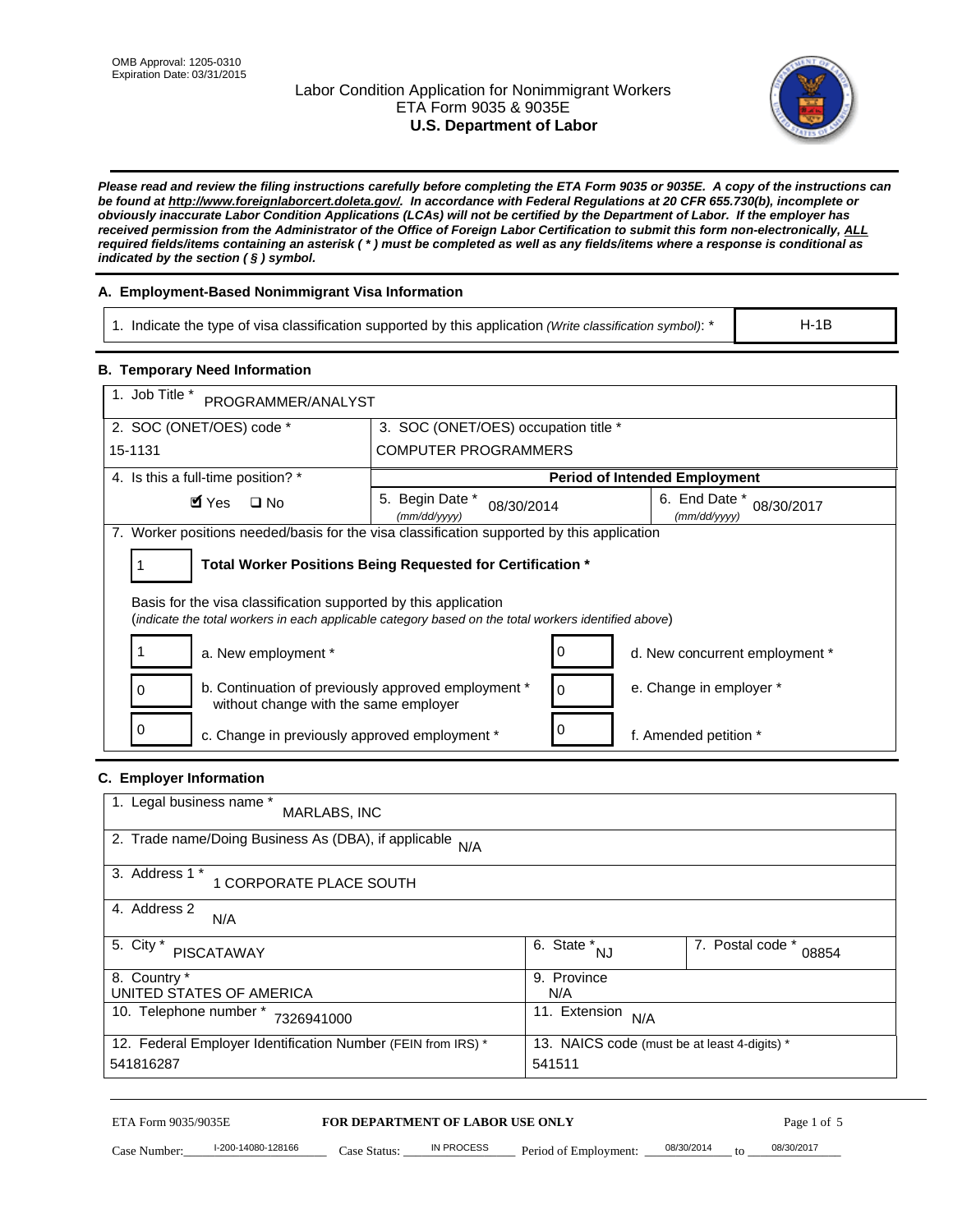

# **D. Employer Point of Contact Information**

**Important Note**: The information contained in this Section must be that of an employee of the employer who is authorized to act on behalf of the employer in labor certification matters. The information in this Section must be different from the agent or attorney information listed in Section E, unless the attorney is an employee of the employer.

| 1. Contact's last (family) name *                  | 2. First (given) name * |                                   | 3. Middle name(s) *       |  |  |
|----------------------------------------------------|-------------------------|-----------------------------------|---------------------------|--|--|
| <b>VIDYADHARAN</b>                                 | <b>SANJAY</b>           |                                   | N/A                       |  |  |
| 4. Contact's job title *<br><b>GENERAL COUNSEL</b> |                         |                                   |                           |  |  |
| 5. Address 1 *<br>1 CORPORATE PLACE SOUTH          |                         |                                   |                           |  |  |
| 6. Address 2<br>N/A                                |                         |                                   |                           |  |  |
| 7. City $*$<br><b>PISCATAWAY</b>                   |                         | $8. \overline{\text{State}}^*$ NJ | 9. Postal code *<br>08854 |  |  |
| 10. Country *<br>UNITED STATES OF AMERICA          |                         | 11. Province<br>N/A               |                           |  |  |
| 12. Telephone number *<br>Extension<br>13.         |                         | 14. E-Mail address                |                           |  |  |
| 7326941000<br>1600                                 |                         | SANJAY@MARLABS.COM                |                           |  |  |

# **E. Attorney or Agent Information (If applicable)**

| VIDYADHARAN                                                                                                                                         | SANJAY                           |                                           |                                          | N/A                          |                                                      |             |
|-----------------------------------------------------------------------------------------------------------------------------------------------------|----------------------------------|-------------------------------------------|------------------------------------------|------------------------------|------------------------------------------------------|-------------|
| 4. Contact's job title * GENERAL COUNSEL                                                                                                            |                                  |                                           |                                          |                              |                                                      |             |
| 5. Address 1 * 1 CORPORATE PLACE SOUTH                                                                                                              |                                  |                                           |                                          |                              |                                                      |             |
| 6. Address 2<br>N/A                                                                                                                                 |                                  |                                           |                                          |                              |                                                      |             |
| 7. City * PISCATAWAY                                                                                                                                |                                  | $\overline{\phantom{a}}$ 8. State $^*$ NJ |                                          | 9. Postal code *             | 08854                                                |             |
| 10. Country *<br>UNITED STATES OF AMERICA                                                                                                           |                                  | 11. Province<br>N/A                       |                                          |                              |                                                      |             |
| 12. Telephone number *<br>7326941000                                                                                                                | 13. Extension<br>1600            |                                           | 14. E-Mail address<br>SANJAY@MARLABS.COM |                              |                                                      |             |
| E. Attorney or Agent Information (If applicable)                                                                                                    |                                  |                                           |                                          |                              |                                                      |             |
| 1. Is the employer represented by an attorney or agent in the filing of this application? *<br>If "Yes", complete the remainder of Section E below. |                                  |                                           |                                          |                              | $\Box$ Yes                                           | <b>M</b> No |
| 2. Attorney or Agent's last (family) name §                                                                                                         | 3. First (given) name $\S$       |                                           |                                          |                              | 4. Middle name(s) $\sqrt{s}$                         |             |
| N/A                                                                                                                                                 | N/A                              |                                           |                                          | N/A                          |                                                      |             |
| 5. Address 1 $\frac{1}{9}$ N/A                                                                                                                      |                                  |                                           |                                          |                              |                                                      |             |
| 6. Address 2<br>N/A                                                                                                                                 |                                  |                                           |                                          |                              |                                                      |             |
| $7.$ City $\overline{\mathsf{S}}$<br>N/A                                                                                                            |                                  | 8. State §<br>N/A                         |                                          |                              | 9. Postal code §<br>N/A                              |             |
| 10. Country §<br>N/A                                                                                                                                |                                  | 11. Province<br>N/A                       |                                          |                              |                                                      |             |
| 12. Telephone number §                                                                                                                              | 13. Extension                    | 14. E-Mail address                        |                                          |                              |                                                      |             |
| N/A                                                                                                                                                 | N/A                              | N/A                                       |                                          |                              |                                                      |             |
| 15. Law firm/Business name §                                                                                                                        |                                  |                                           |                                          | 16. Law firm/Business FEIN § |                                                      |             |
| N/A                                                                                                                                                 |                                  |                                           | N/A                                      |                              |                                                      |             |
| 17. State Bar number (only if attorney) §                                                                                                           |                                  |                                           |                                          |                              | 18. State of highest court where attorney is in good |             |
| standing (only if attorney) §<br>N/A<br>N/A                                                                                                         |                                  |                                           |                                          |                              |                                                      |             |
| 19. Name of the highest court where attorney is in good standing (only if attorney) §                                                               |                                  |                                           |                                          |                              |                                                      |             |
| N/A                                                                                                                                                 |                                  |                                           |                                          |                              |                                                      |             |
|                                                                                                                                                     |                                  |                                           |                                          |                              |                                                      |             |
|                                                                                                                                                     |                                  |                                           |                                          |                              |                                                      |             |
|                                                                                                                                                     |                                  |                                           |                                          |                              |                                                      |             |
|                                                                                                                                                     |                                  |                                           |                                          |                              |                                                      |             |
|                                                                                                                                                     |                                  |                                           |                                          |                              |                                                      |             |
|                                                                                                                                                     |                                  |                                           |                                          |                              |                                                      |             |
|                                                                                                                                                     |                                  |                                           |                                          |                              |                                                      |             |
| ETA Form 9035/9035E                                                                                                                                 | FOR DEPARTMENT OF LABOR USE ONLY |                                           |                                          |                              | Page 2 of 5                                          |             |
| I-200-14080-128166                                                                                                                                  | IN PROCESS                       |                                           |                                          | 08/30/2014                   | 08/30/2017                                           |             |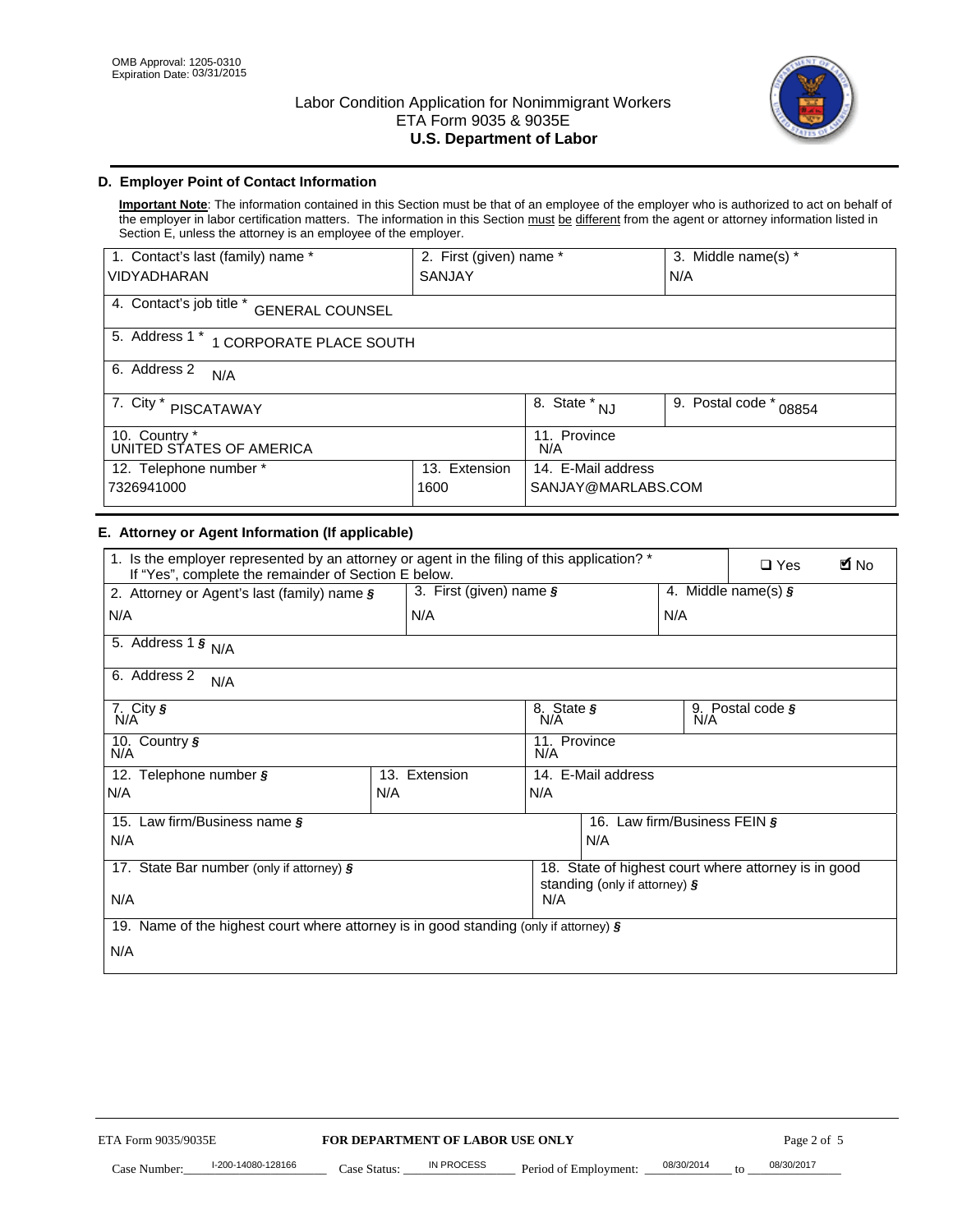# Labor Condition Application for Nonimmigrant Workers ETA Form 9035 & 9035E **U.S. Department of Labor**



| F. Rate of Pay              |                                          |
|-----------------------------|------------------------------------------|
| 1. Wage Rate (Required)     | 2. Per: (Choose only one) *              |
| 68600.00<br>From: \$<br>$*$ |                                          |
| N/A<br>To: \$               | □ Hour □ Week □ Bi-Weekly □ Month ■ Year |

## **G. Employment and Prevailing Wage Information**

#### *a. Place of Employment 1*

| From: \$                                                                                                                                                                                                                                                                                                                                                                                                                                                                                                                                                                                                                                                                                                                                                                                                                                                                                                       | 68600.00<br>$\ast$                                                                                                                                                                                                                                                                                                                                                                                                                                                                                                                                                                        | $\Box$ Hour<br>$\Box$ Week                                 | □ Bi-Weekly                                           | $\blacksquare$ Year<br>$\Box$ Month |
|----------------------------------------------------------------------------------------------------------------------------------------------------------------------------------------------------------------------------------------------------------------------------------------------------------------------------------------------------------------------------------------------------------------------------------------------------------------------------------------------------------------------------------------------------------------------------------------------------------------------------------------------------------------------------------------------------------------------------------------------------------------------------------------------------------------------------------------------------------------------------------------------------------------|-------------------------------------------------------------------------------------------------------------------------------------------------------------------------------------------------------------------------------------------------------------------------------------------------------------------------------------------------------------------------------------------------------------------------------------------------------------------------------------------------------------------------------------------------------------------------------------------|------------------------------------------------------------|-------------------------------------------------------|-------------------------------------|
| To: $$$                                                                                                                                                                                                                                                                                                                                                                                                                                                                                                                                                                                                                                                                                                                                                                                                                                                                                                        | N/A                                                                                                                                                                                                                                                                                                                                                                                                                                                                                                                                                                                       |                                                            |                                                       |                                     |
| G. Employment and Prevailing Wage Information<br>Important Note: It is important for the employer to define the place of intended employment with as much geographic specificity as possible<br>The place of employment address listed below must be a physical location and cannot be a P.O. Box. The employer may use this section<br>to identify up to three (3) physical locations and corresponding prevailing wages covering each location where work will be performed and<br>the electronic system will accept up to 3 physical locations and prevailing wage information. If the employer has received approval from the<br>Department of Labor to submit this form non-electronically and the work is expected to be performed in more than one location, an<br>attachment must be submitted in order to complete this section.<br>a. Place of Employment 1<br>1. Address 1 *<br>2. Address 2<br>N/A | ONE CORPORATE PLACE SOUTH, FL3,                                                                                                                                                                                                                                                                                                                                                                                                                                                                                                                                                           |                                                            |                                                       |                                     |
| 3. City $*$<br><b>PISCATAWAY</b>                                                                                                                                                                                                                                                                                                                                                                                                                                                                                                                                                                                                                                                                                                                                                                                                                                                                               |                                                                                                                                                                                                                                                                                                                                                                                                                                                                                                                                                                                           |                                                            | 4. County *<br>MIDDLESEX COUNTY                       |                                     |
| 5. State/District/Territory *<br><b>NEW JERSEY</b>                                                                                                                                                                                                                                                                                                                                                                                                                                                                                                                                                                                                                                                                                                                                                                                                                                                             |                                                                                                                                                                                                                                                                                                                                                                                                                                                                                                                                                                                           |                                                            | 6. Postal code *<br>08854                             |                                     |
|                                                                                                                                                                                                                                                                                                                                                                                                                                                                                                                                                                                                                                                                                                                                                                                                                                                                                                                | Prevailing Wage Information (corresponding to the place of employment location listed above)                                                                                                                                                                                                                                                                                                                                                                                                                                                                                              |                                                            |                                                       |                                     |
| 7. Agency which issued prevailing wage §<br>N/A                                                                                                                                                                                                                                                                                                                                                                                                                                                                                                                                                                                                                                                                                                                                                                                                                                                                |                                                                                                                                                                                                                                                                                                                                                                                                                                                                                                                                                                                           | N/A                                                        | 7a. Prevailing wage tracking number (if applicable) § |                                     |
| 8. Wage level *<br>$\Box$                                                                                                                                                                                                                                                                                                                                                                                                                                                                                                                                                                                                                                                                                                                                                                                                                                                                                      | <b>M</b><br>$\Box$<br>III                                                                                                                                                                                                                                                                                                                                                                                                                                                                                                                                                                 | $\Box$ IV<br>$\Box$ N/A                                    |                                                       |                                     |
| 9. Prevailing wage *<br>\$                                                                                                                                                                                                                                                                                                                                                                                                                                                                                                                                                                                                                                                                                                                                                                                                                                                                                     | 68557.00                                                                                                                                                                                                                                                                                                                                                                                                                                                                                                                                                                                  | 10. Per: (Choose only one) *<br>$\Box$ Hour<br>$\Box$ Week | □ Bi-Weekly                                           | ■ Year<br>$\Box$ Month              |
| 11. Prevailing wage source (Choose only one) *                                                                                                                                                                                                                                                                                                                                                                                                                                                                                                                                                                                                                                                                                                                                                                                                                                                                 | <b>¤</b> OES<br><b>CBA</b>                                                                                                                                                                                                                                                                                                                                                                                                                                                                                                                                                                | <b>DBA</b><br>$\Box$                                       | □ SCA<br>□                                            | Other                               |
| 11a. Year source published *                                                                                                                                                                                                                                                                                                                                                                                                                                                                                                                                                                                                                                                                                                                                                                                                                                                                                   | 11b. If "OES", and SWA/NPC did not issue prevailing wage OR "Other" in question 11,<br>specify source $\boldsymbol{\S}$                                                                                                                                                                                                                                                                                                                                                                                                                                                                   |                                                            |                                                       |                                     |
| 2013                                                                                                                                                                                                                                                                                                                                                                                                                                                                                                                                                                                                                                                                                                                                                                                                                                                                                                           | OFLC ONLINE DATA CENTER                                                                                                                                                                                                                                                                                                                                                                                                                                                                                                                                                                   |                                                            |                                                       |                                     |
| H. Employer Labor Condition Statements<br>I Important Note: In order for your application to be processed, you MUST read Section H of the Labor Condition Application – General<br>Instructions Form ETA 9035CP under the heading "Employer Labor Condition Statements" and agree to all four (4) labor condition statements<br>summarized below:<br>(1) Wages: Pay nonimmigrants at least the local prevailing wage or the employer's actual wage, whichever is higher, and pay for non-<br>(2)<br>workers similarly employed.<br>(3)<br>employment.<br>(4)<br>1. I have read and agree to Labor Condition Statements 1, 2, 3, and 4 above and as fully explained in Section H<br>of the Labor Condition Application - General Instructions - Form ETA 9035CP. *                                                                                                                                              | productive time. Offer nonimmigrants benefits on the same basis as offered to U.S. workers.<br>Working Conditions: Provide working conditions for nonimmigrants which will not adversely affect the working conditions of<br>Strike, Lockout, or Work Stoppage: There is no strike, lockout, or work stoppage in the named occupation at the place of<br>Notice: Notice to union or to workers has been or will be provided in the named occupation at the place of employment. A copy of<br>this form will be provided to each nonimmigrant worker employed pursuant to the application. |                                                            |                                                       | <b>Ø</b> Yes<br>$\square$ No        |
| ETA Form 9035/9035E                                                                                                                                                                                                                                                                                                                                                                                                                                                                                                                                                                                                                                                                                                                                                                                                                                                                                            | <b>FOR DEPARTMENT OF LABOR USE ONLY</b>                                                                                                                                                                                                                                                                                                                                                                                                                                                                                                                                                   |                                                            |                                                       | Page 3 of 5                         |
| I-200-14080-128166<br>Case Number:                                                                                                                                                                                                                                                                                                                                                                                                                                                                                                                                                                                                                                                                                                                                                                                                                                                                             | <b>IN PROCESS</b><br>Case Status:                                                                                                                                                                                                                                                                                                                                                                                                                                                                                                                                                         | Period of Employment:                                      | 08/30/2014                                            | 08/30/2017                          |

#### **H. Employer Labor Condition Statements**

- (1) **Wages:** Pay nonimmigrants at least the local prevailing wage or the employer's actual wage, whichever is higher, and pay for nonproductive time. Offer nonimmigrants benefits on the same basis as offered to U.S. workers.
- (2) **Working Conditions:** Provide working conditions for nonimmigrants which will not adversely affect the working conditions of workers similarly employed.
- (3) **Strike, Lockout, or Work Stoppage:** There is no strike, lockout, or work stoppage in the named occupation at the place of employment.
- (4) **Notice:** Notice to union or to workers has been or will be provided in the named occupation at the place of employment. A copy of this form will be provided to each nonimmigrant worker employed pursuant to the application.

| 1. I have read and agree to Labor Condition Statements 1, 2, 3, and 4 above and as fully explained in Section H | $\blacksquare$ Yes $\square$ No |  |
|-----------------------------------------------------------------------------------------------------------------|---------------------------------|--|
| of the Labor Condition Application – General Instructions – Form ETA 9035CP. *                                  |                                 |  |

| ETA Form 9035/9035E |                    | <b>FOR DEPARTMENT OF LABOR USE ONLY</b> |            |                       | Page 3 of 5 |                 |            |
|---------------------|--------------------|-----------------------------------------|------------|-----------------------|-------------|-----------------|------------|
| Case Number:        | l-200-14080-128166 | Case Status:                            | IN PROCESS | Period of Employment: | 08/30/2014  | 10 <sup>2</sup> | 08/30/2017 |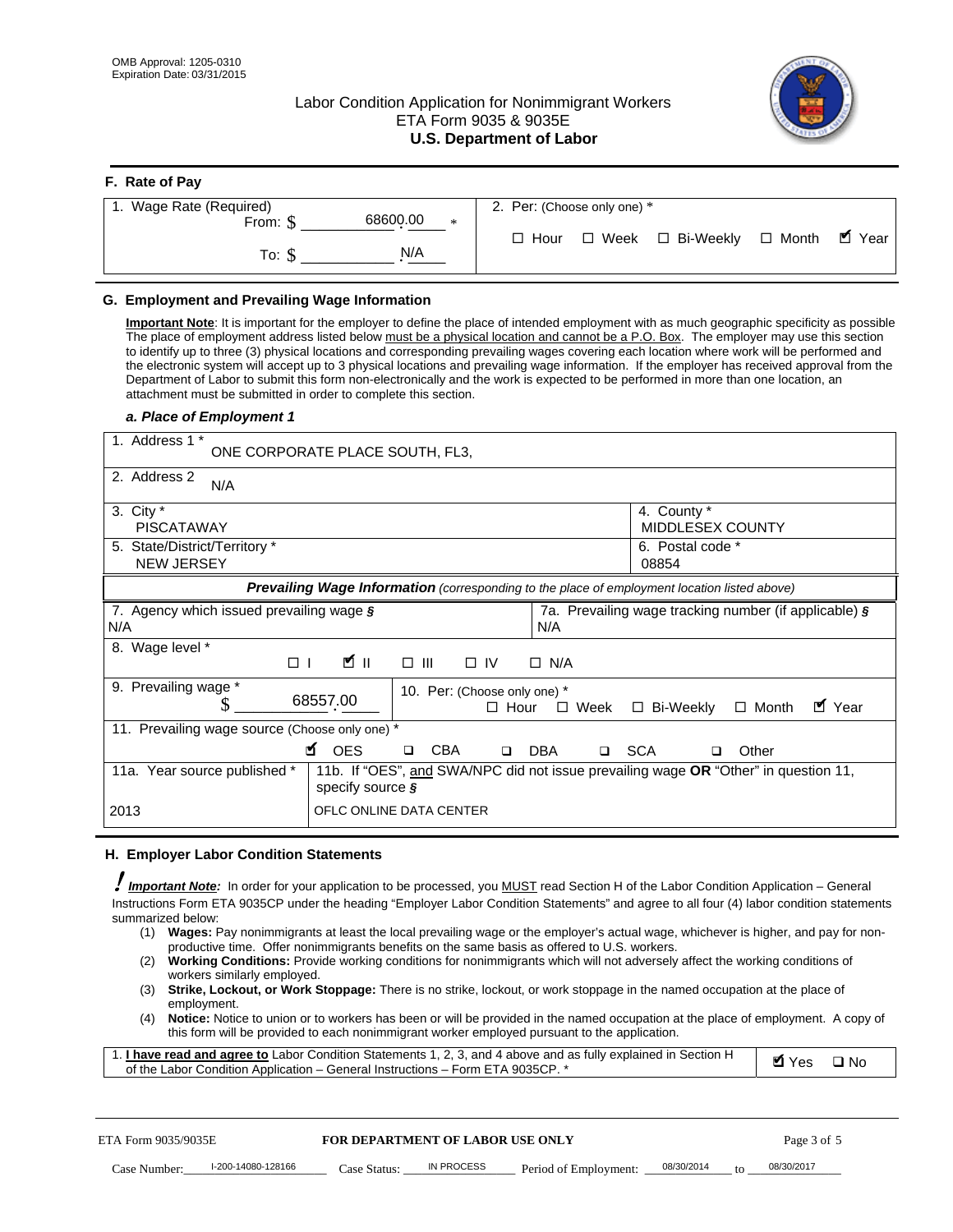

#### **I. Additional Employer Labor Condition Statements – H-1B Employers ONLY**

!**Important Note***:* In order for your H-1B application to be processed, you MUST read Section I – Subsection 1 of the Labor Condition Application – General Instructions Form ETA 9035CP under the heading "Additional Employer Labor Condition Statements" and answer the questions below.

#### *a. Subsection 1*

| 1. Is the employer H-1B dependent? $\S$                                                                                                                                                                                                 | Myes                                          | $\Box$ No              |  |
|-----------------------------------------------------------------------------------------------------------------------------------------------------------------------------------------------------------------------------------------|-----------------------------------------------|------------------------|--|
| 2. Is the employer a willful violator? $\frac{1}{2}$                                                                                                                                                                                    | $\Box$ Yes                                    | <b>M</b> <sub>No</sub> |  |
| 3. If "Yes" is marked in questions 1.1 and/or 1.2, you must answer "Yes" or "No" regarding whether the<br>employer will use this application ONLY to support H-1B petitions or extensions of status for exempt H-1B<br>nonimmigrants? § | $\blacksquare$ Yes $\square$ No $\square$ N/A |                        |  |

**If you marked "Yes" to questions I.1 and/or I.2 and "No" to question I.3, you MUST read Section I – Subsection 2 of the Labor Condition Application – General Instructions Form ETA 9035CP under the heading "Additional Employer Labor Condition Statements" and indicate your agreement to all three (3) additional statements summarized below.** 

#### *b. Subsection 2*

- A. **Displacement:** Non-displacement of the U.S. workers in the employer's workforce
- B. **Secondary Displacement:** Non-displacement of U.S. workers in another employer's workforce; and
- C. **Recruitment and Hiring:** Recruitment of U.S. workers and hiring of U.S. workers applicant(s) who are equally or better qualified than the H-1B nonimmigrant(s).

| 4. I have read and agree to Additional Employer Labor Condition Statements A, B, and C above and as fully                  |      |
|----------------------------------------------------------------------------------------------------------------------------|------|
| explained in Section I – Subsections 1 and 2 of the Labor Condition Application – General Instructions Form ETA $\Box$ Yes | ∩ N∩ |
| 9035CP. $\delta$                                                                                                           |      |

# **J. Public Disclosure Information**

!**Important Note***:* You must select from the options listed in this Section.

| Public disclosure information will be kept at: * | Employer's principal place of business<br>$\Box$ Place of employment |
|--------------------------------------------------|----------------------------------------------------------------------|
|--------------------------------------------------|----------------------------------------------------------------------|

#### **K. Declaration of Employer**

*By signing this form, I, on behalf of the employer, attest that the information and labor condition statements provided are true and accurate;*  that I have read sections H and I of the Labor Condition Application – General Instructions Form ETA 9035CP, and that I agree to comply with *the Labor Condition Statements as set forth in the Labor Condition Application – General Instructions Form ETA 9035CP and with the Department of Labor regulations (20 CFR part 655, Subparts H and I). I agree to make this application, supporting documentation, and other records available to officials of the Department of Labor upon request during any investigation under the Immigration and Nationality Act. Making fraudulent representations on this Form can lead to civil or criminal action under 18 U.S.C. 1001, 18 U.S.C. 1546, or other provisions of law.* 

| 1. Last (family) name of hiring or designated official *               | 2. First (given) name of hiring or designated official * | 3. Middle initial *               |            |
|------------------------------------------------------------------------|----------------------------------------------------------|-----------------------------------|------------|
| <b>VIDYADHARAN</b>                                                     | <b>SANJAY</b>                                            | N/A                               |            |
| 4. Hiring or designated official title *                               |                                                          |                                   |            |
| <b>GENERAL COUNSEL</b>                                                 |                                                          |                                   |            |
| 5. Signature *                                                         |                                                          | 6. Date signed *                  |            |
|                                                                        |                                                          |                                   |            |
|                                                                        |                                                          |                                   |            |
|                                                                        |                                                          |                                   |            |
|                                                                        |                                                          |                                   |            |
|                                                                        |                                                          |                                   |            |
| FOR DEPARTMENT OF LABOR USE ONLY<br>ETA Form 9035/9035E<br>Page 4 of 5 |                                                          |                                   |            |
| I-200-14080-128166<br>Case Number<br>Case Status:                      | IN PROCESS<br>Period of Employment:                      | 08/30/2014<br>$\mathsf{t} \alpha$ | 08/30/2017 |